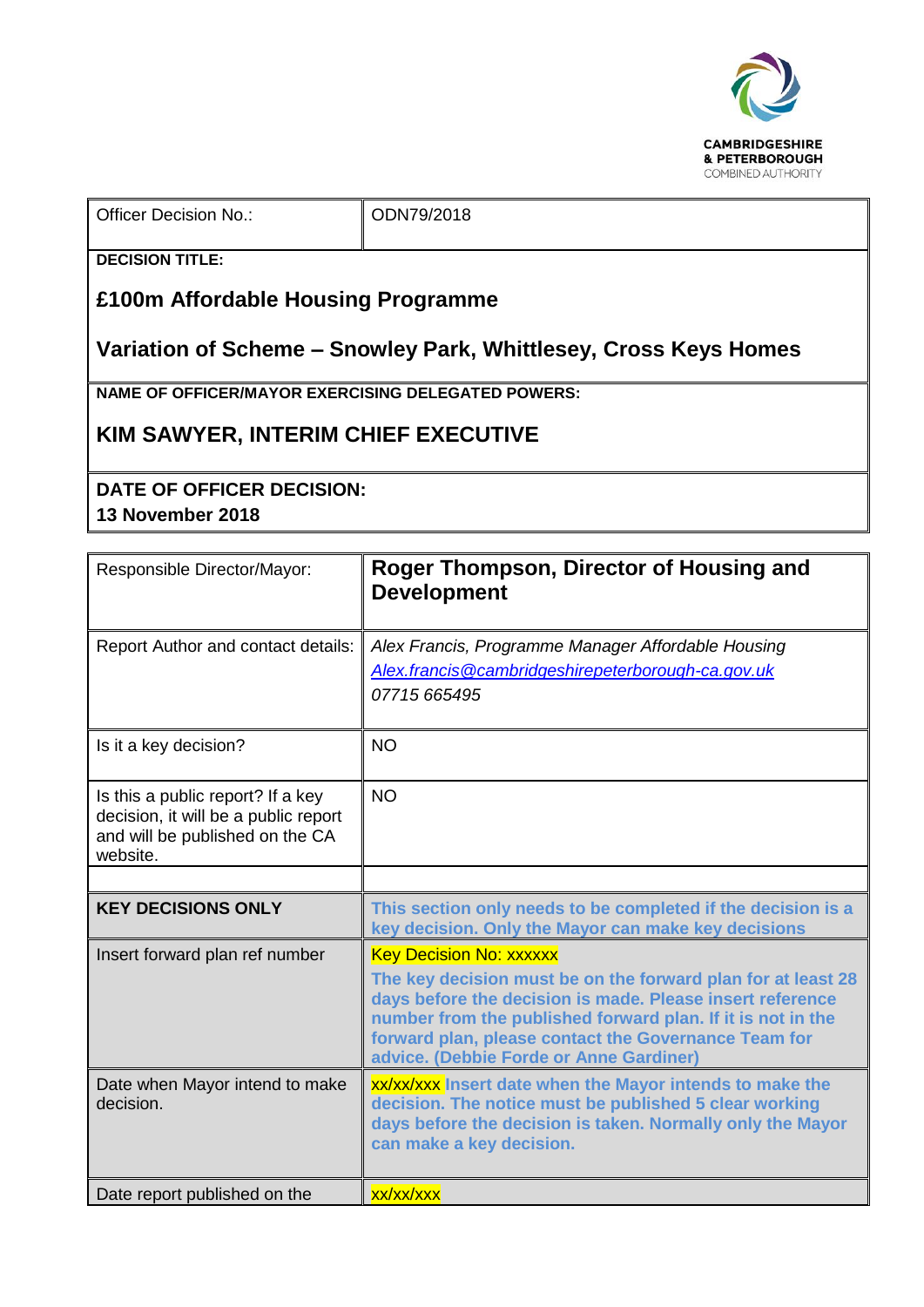

| website                                                             | Send copy of report to Scrutiny Manager for circulation to<br><b>Overview and Scrutiny Committee</b>                                                                                                                                                                                                          |  |
|---------------------------------------------------------------------|---------------------------------------------------------------------------------------------------------------------------------------------------------------------------------------------------------------------------------------------------------------------------------------------------------------|--|
| <b>Implementation Date</b>                                          | xx/xx/xxx Insert the proposed date for implementation. The<br>decision cannot be implemented until 5 clear working days<br>after the date the decision was taken. The decision is<br>subject to call in during that period, so you need to check<br>with the Scrutiny Manager that it has not been called in. |  |
| Does the report have any annex<br>that contains exempt information? | YES / NO<br>If yes, specify number of exempt annex (eg Annex 1), the<br>reason for exemption and explain the application of the<br>public interest test. Keep the exempt information separately<br>from this report on the shared drive.                                                                      |  |
|                                                                     |                                                                                                                                                                                                                                                                                                               |  |

| Decision taken                           | Please provide the exact details of the decision taken.                                                                                                                                                                                    |
|------------------------------------------|--------------------------------------------------------------------------------------------------------------------------------------------------------------------------------------------------------------------------------------------|
|                                          | The Interim Chief Executive agreed to<br>(a) Vary the terms of funding for the following scheme<br>"Snowley Park, Whittlesey, Peterborough" being delivered<br>by Cross Keys Homes.                                                        |
|                                          | Specifically to vary the drawdown points for CPCA grant<br>From: Acquisition 35%, SoS 35%, PC 30%<br>To: SoS 50% and PC 50%                                                                                                                |
|                                          | Within the CPCA Affordable Housing Programme with effect from<br>the date of decision. No other aspects of the scheme or<br>agreement to change.                                                                                           |
| Authorisation (delete as<br>appropriate) | This decision has been taken under:<br>General authorisation (those decisions delegated to officers as per the<br>Constitution):<br>1. Chapter 17, para 3.7 Contract exemptions                                                            |
| Background Information                   | Snowley Park in Whittlesey was approved as one of the first group<br>of 'Quick Win' schemes within the £100 million Affordable Housing<br>Programme on 26 July 2017, and a funding agreement was<br>signed on 28 <sup>th</sup> March 2018. |
|                                          | The Board meeting resolved to: 'Delegate authority to the Chief<br>Executive, in consultation with the Portfolio Holders of the Delivery                                                                                                   |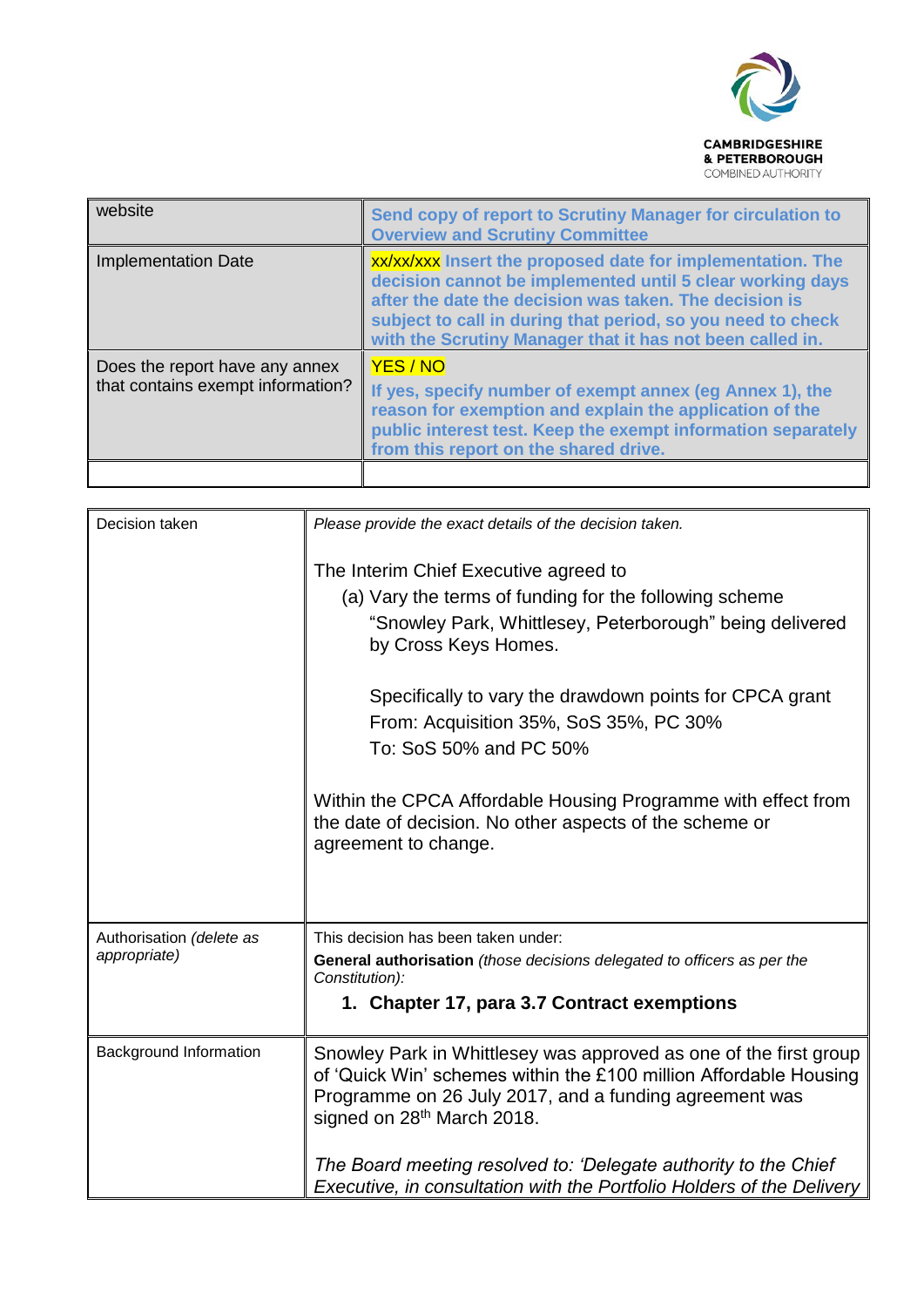

|                                    | Group to approve the release of grant funding on application for<br>draw down of the funds by the providers and take all necessary<br>steps to ensure delivery of the affordable housing schemes'.                                                                                                                                                                                               |  |  |
|------------------------------------|--------------------------------------------------------------------------------------------------------------------------------------------------------------------------------------------------------------------------------------------------------------------------------------------------------------------------------------------------------------------------------------------------|--|--|
|                                    | The CA agreed to provide grant of £150,000 for 6 Affordable Rent<br>units as set out below:                                                                                                                                                                                                                                                                                                      |  |  |
|                                    | Schedule 1 The Project                                                                                                                                                                                                                                                                                                                                                                           |  |  |
|                                    | 6 Affordable Rent Dwellings consisting of:<br>• 2 x 2 bed 4 person bungalows<br>4 x 3 bed 5 person houses                                                                                                                                                                                                                                                                                        |  |  |
|                                    | The scheme started on site in April 2017.                                                                                                                                                                                                                                                                                                                                                        |  |  |
|                                    | The scheme is being delivered via a Sale and Development<br>Agreement with BDW Trading (Barratt David Wilson Homes),<br>which includes a Sales Agreement.                                                                                                                                                                                                                                        |  |  |
|                                    | Cross Keys Homes will complete acquisition of the units at the<br>end of each phase. It is therefore not the case that they have<br>acquired the site at the point at which the contractor Started on<br>Site.                                                                                                                                                                                   |  |  |
|                                    | The provider therefore requests that the funding milestones be<br>reduced to two key stages – SoS and PC.                                                                                                                                                                                                                                                                                        |  |  |
| Alternative options<br>considered. | Further phasing milestones could be introduced, but this would be<br>disproportionate to the funding in question. The provider has<br>given CPCA sufficient evidence to demonstrate that SoS occurred<br>in 2017 and inspection reports have been provided up to 25<br>October 2018 so the CA has confidence that the scheme is well<br>advanced. PC of the CPCA units is expected in June 2019. |  |  |
| <b>Financial Implications</b>      | Please include the total costs and how the project will be funded. Please<br>include budget codes for your directorate                                                                                                                                                                                                                                                                           |  |  |
|                                    | A SoS payment of 50% (£75,000) will be made to the provider,<br>instead of an acquisition payment of 35% (£52,500) and a SoS<br>payment of 35% (£52,500) totalling £105,000. This reduces the<br>financial risk to CPCA at this point in the scheme.                                                                                                                                             |  |  |
|                                    |                                                                                                                                                                                                                                                                                                                                                                                                  |  |  |